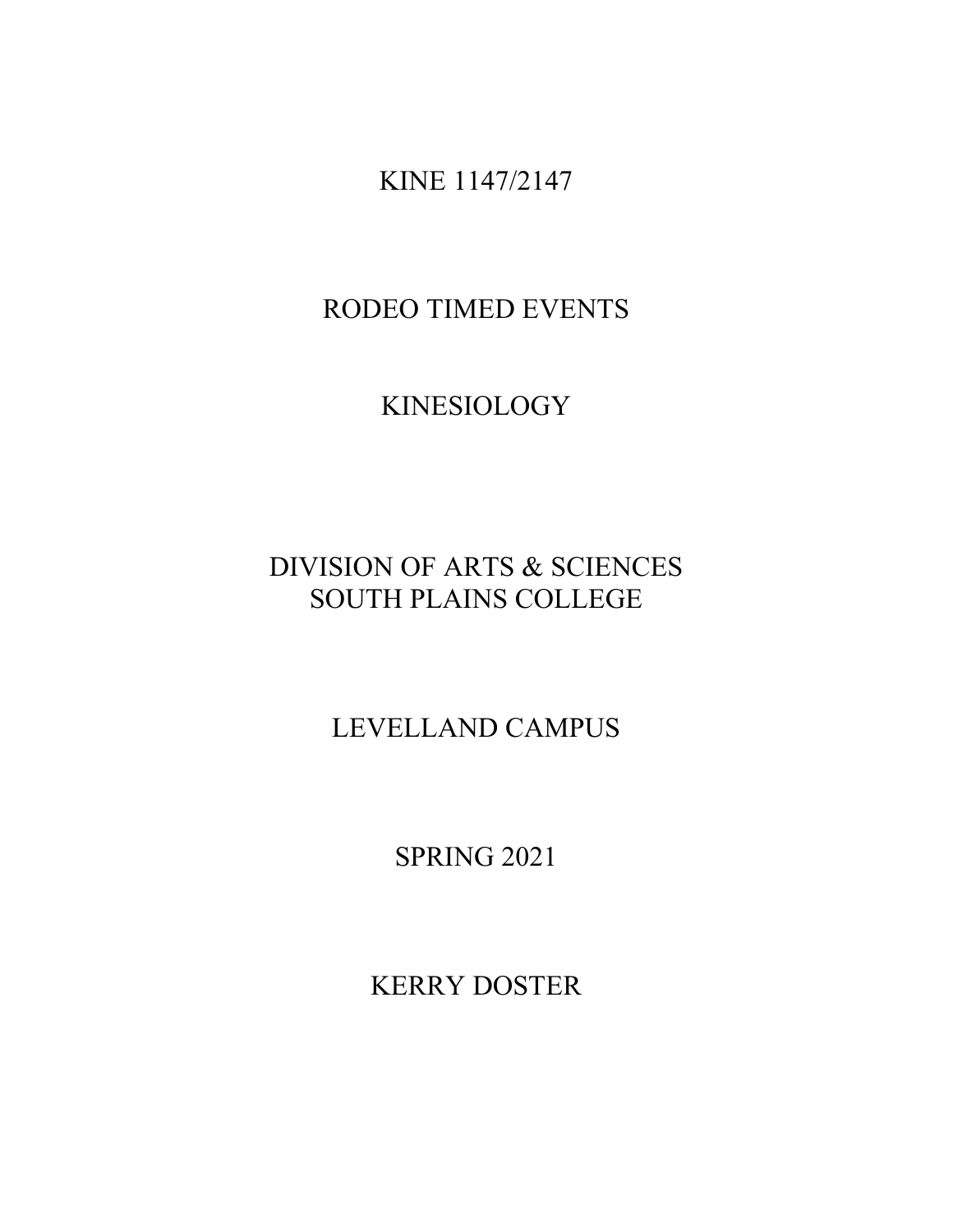## RODEO ACTIVITIES

Rodeo Timed Events (Team Roping) (1:0:3): A recreational class involving the fundamentals and skills involved in team roping. The basic methods and techniques of the events are discussed and the students are given knowledge of the handling and care of the equipment used.

1. Purpose: To meet physical education requirements for an Associate in Science degree as well as one requirement for transfer students working toward a Bachelor's degree.

Course Objectives: To acquaint the student with the key aspects and facets of team roping, to give the student experience in the proper use and care of the roping horse and roping cattle, as well as providing as much practice as possible in the roping of steers. In addition, the student is familiarized with the rules and regulations of the National Intercollegiate Rodeo Association, and part of the College Rodeo Team is picked from the class.

- II. General Course Information:
	- A. Text: National Intercollegiate Rodeo Association By-Laws and Rules
	- B. Reference: Professional Rodeo Cowboys Association By-Laws and Rules
	- C. Attendance Policy: Regular class attendance is required of all students. A student is allowed three (3) absences. After the fourth absence your grade will be dropped one letter grade per absence. An illness, with a Doctor's excuse provided, the day of the absence, will be counted as excused. After three absences a student will be required to do various tasks delegated by the instructor.
	- D. Evaluating Policy: Rodeo Activities 1147-2147 are one credit hour college level courses, which includes three hours of supervised practice per week. Evaluation is based on attendance, participation, attitude, capability and total progress. In addition, grading includes periodic exercises relative to NIRA rules and rodeo events.
	- E. Grading Policy: The following scale will be used for grading:

| 90-100   | A |
|----------|---|
| 80-89    | B |
| 70-79    | € |
| 60-69    | D |
| $0 - 59$ | F |

F. Assignment Policy: Assignments and references relative to rodeo event and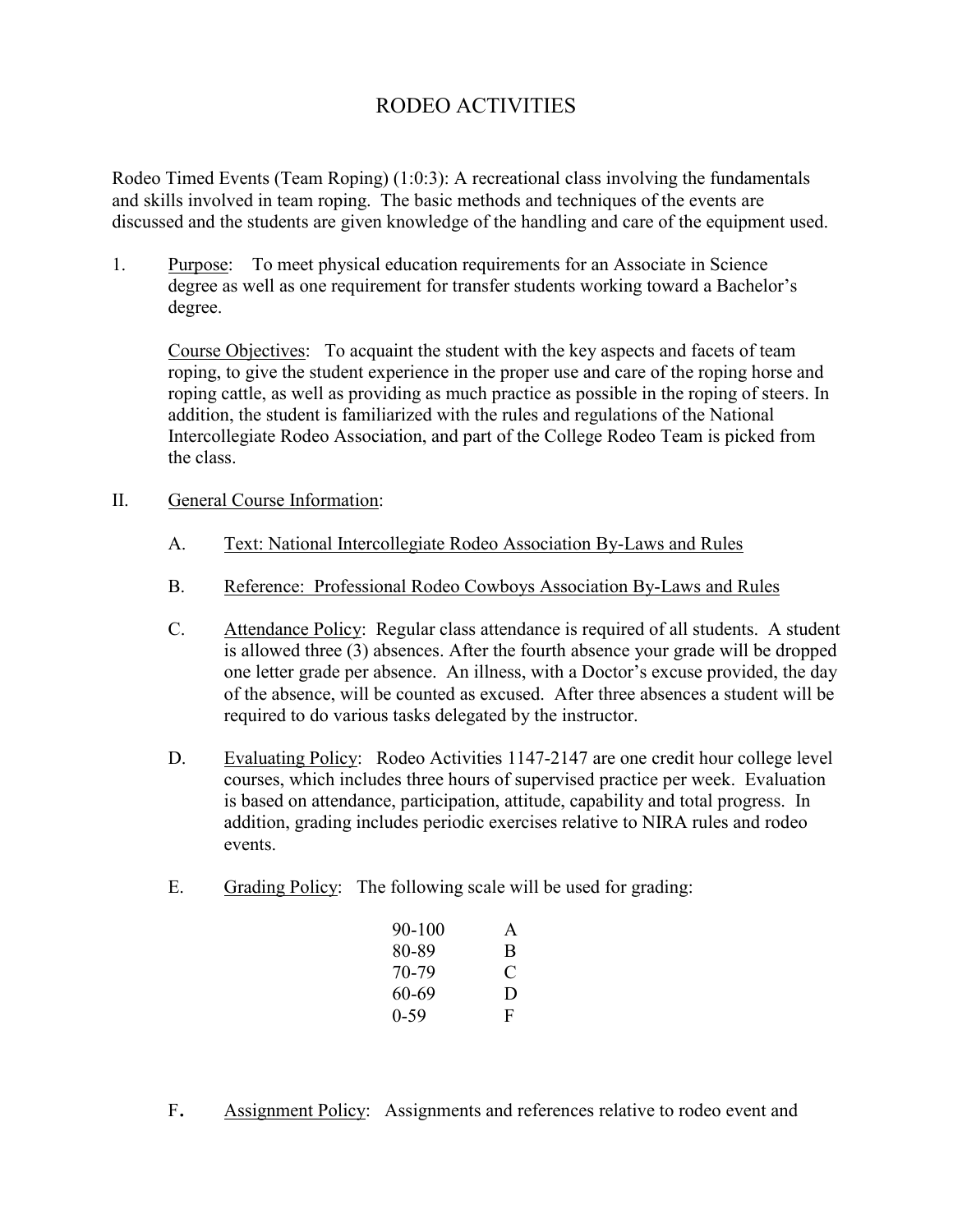Arena rules and national intercollegiate eligibility and rodeo entry dates are given to the student. It is the responsibility of the student to comply with the rules and to be familiar with all rodeo requirements.

## **ADA Statement**:

## **Levelland Campus** –

Students with disabilities, including but not limited to physical, psychiatric, or learning disabilities, who wish to request accommodations in this class should notify the Disability Services Office early in the semester so that the appropriate arrangements may be made. In accordance with federal law, a student requesting accommodations must provide acceptable documentation of his/her disability. For more information, call or visit the Disability Services Office in the Student Health & Wellness Office, 806-716-2577.

4.1.1.1 **Diversity Statement**: In this class, the teacher will establish and support an environment that values and nurtures individual and group differences and encourages engagement and interaction. Understanding and respecting multiple experiences and perspectives will serve to challenge and stimulate all of us to learn about others, about the larger world and about ourselves. By promoting diversity and intellectual exchange, we will not only mirror society as it is, but also model society as it should and can be.